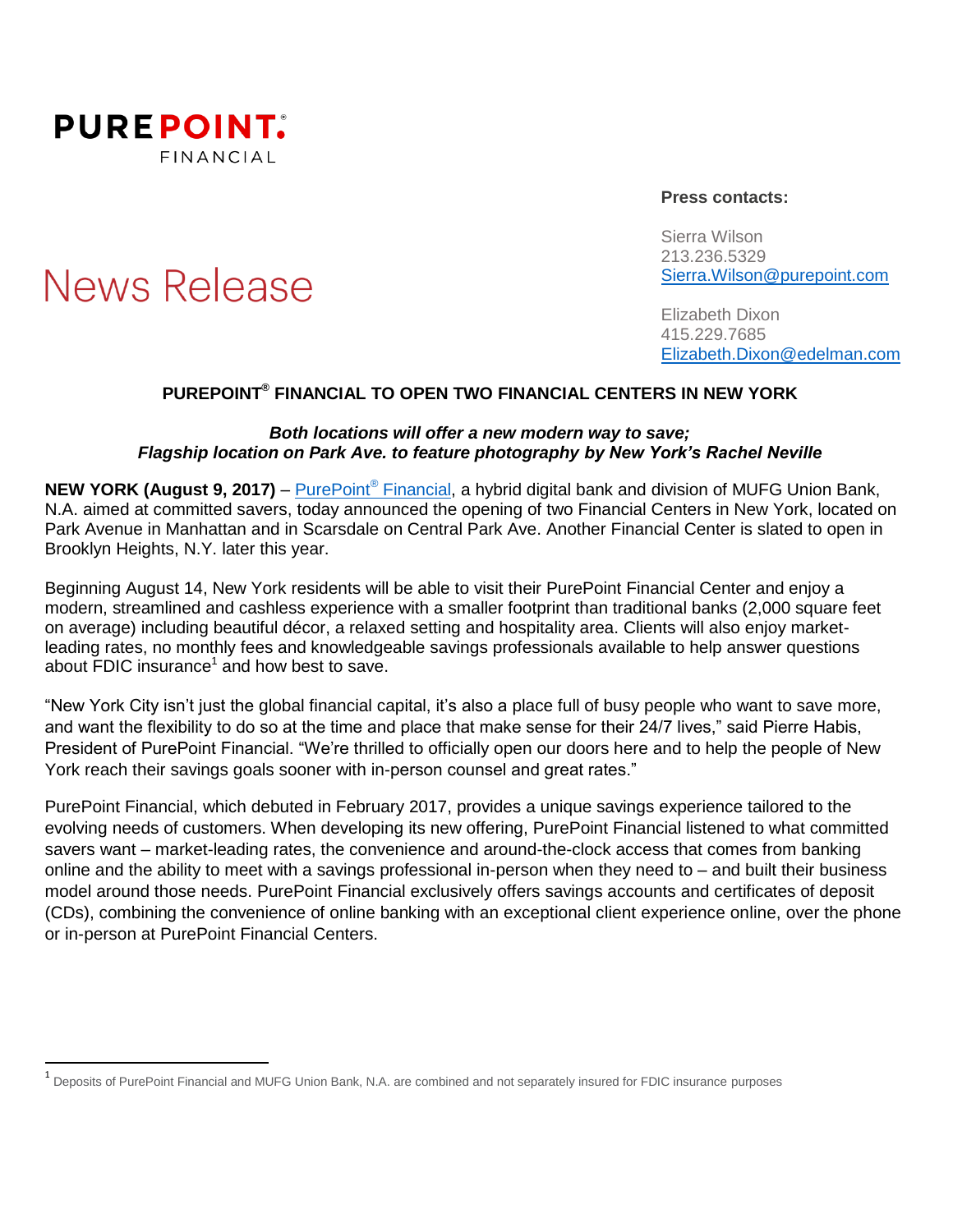## **Saving still a challenge for New York**

Earlier this year, PurePoint Financial released the findings of its "Savings Habits in America" research that explored how and why Americans are saving in select cities, including the greater New York region. The findings painted a picture of the unique savings dreams and challenges in the area:

- **New York residents know they can do better: 77%** of respondents believe they **should be saving more** than they currently are. Less than 12% are comfortable with their current savings balance.
- **Women in New York are better at saving. 27%** of women **have saved at least \$10,000**, compared to only 20% of men.
- **Too many regularly 'dip into the well.' 7 in 10** people in New York draw from their savings multiple times per year, and **41%** pull from their savings **at least once a month.**
- **Temptation to enjoy money outweighs known need to save. 69%** of people in New York **regret spending on non-necessities** that could have been put toward savings.

### **PurePoint Financial Center celebrates local NY art with a Command Performance**

As part of its debut locally, PurePoint will celebrate the renowned excellence in art and performance that characterizes New York City by partnering with local photographer Rachel Neville to feature her work "A Command Performance." This stunning exhibit, the first in a rotating series planned, will feature a collection of still images captured by Neville that showcase the power of movement and the ability of dance to capture the human experience. Her unique photography will be on display at the PurePoint Park Avenue Financial Center through December.

#### **Visit a PurePoint Financial Center**

PurePoint Financial Centers are open Monday through Friday, 9:00 am – 5:00 pm (excluding federal holidays). With the addition of the Park Avenue location, eighteen PurePoint Financial Centers are currently open in the New York, Chicago, Dallas, Houston, Miami, and Tampa Bay areas, with others slated to open later this year.

#### **About PurePoint Financial**

PurePoint Financial is a division of MUFG Union Bank, N.A., a proud member of the Mitsubishi UFJ Financial Group (MUFG), one of the world's leading financial groups. As the next evolution in the financial services industry, PurePoint<sup>®</sup> Financial is the modern way to save − online, over the phone or in person. PurePoint offers marketleading CD and savings rates, no monthly fees and all the flexibility and convenience of online banking with 24/7 access from your computer, tablet or mobile devices. PurePoint also offers Financial Centers at select locations staffed by knowledgeable team members who are committed to delivering exceptional experience.

#### **About the PurePoint Saving Habits in America Research**

The PurePoint Saving Habits in America Research is an online survey of 3,015 adults (18+ years of age) in the U.S. 2,015 of the completed surveys collected were nationally representative. Data shown is from the nationally representative sample and a sample of respondents from the greater New York-New Jersey metro area. The research was commissioned by PurePoint Financial and produced by independent research firm Edelman Intelligence. The margin of error for the total sample is  $+/-1.8$  percentage points,  $+/-2.2$  percentage points for the nationally representative sample, and +/- 6.9 percentage points for each designated market area. Data was collected Jan. 23 – Jan. 30, 2017 by Edelman Intelligence.